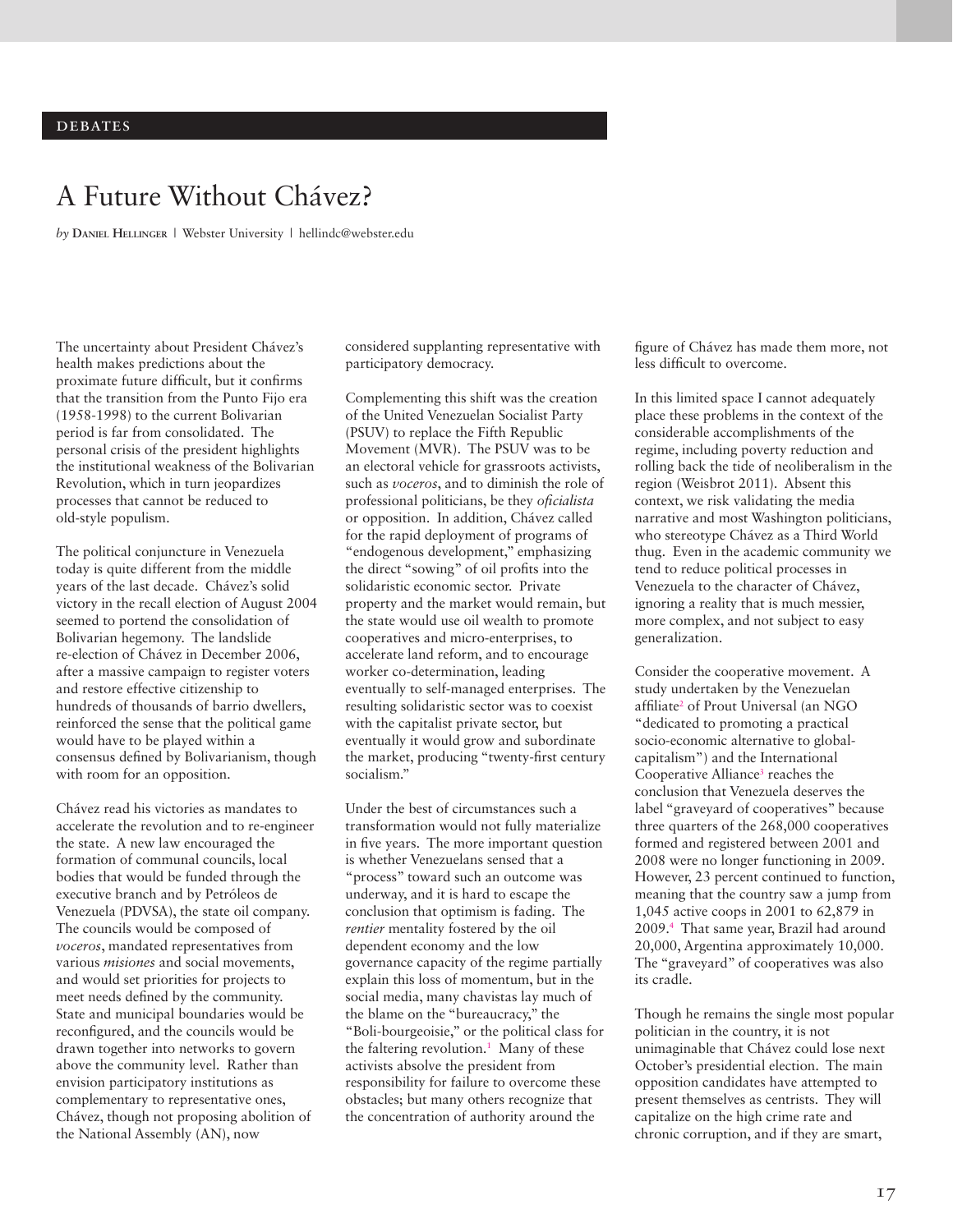they will attempt to lure "ni-ni" (neither nor) voters, the crucial swing bloc, by promising to improve rather than dismantle the most popular social and economic programs.

Still, the prospects for the opposition depend in part on its ability to remain united. Here the presence of Chávez helps more than hurts their chances. Should Chávez be entirely incapacitated, his absence would deprive the fractious and ambitious opposition of its point of unity. The PSUV might also fracture. The picture gets even muddier should Chávez have to resign or retire but not entirely leave politics. Even from a sickbed Chávez would command enough authority to designate the PSUV candidate, but could the opposition remain united under such circumstances?

We might also ponder what chavismo would be like should it lose the presidential election. A healthy Chávez would be leader of a formidable opposition determined to defend highly popular social programs. For two years at least, he would command a majority in the National Assembly, and he would retain ability to convoke popular mobilizations to defend land reform, the Barrio Adentro health program, the communal councils, subsidized food markets, and other signature programs. Defeat in the presidential election could force the PSUV to undertake a much deeper self-examination and reckoning than chavistas undertook after the defeat of the constitutional reform package of 2007 or the gains of the opposition in state and local elections of 2009 and the National Assembly election of 2010.

Chávez's health crisis also raises important questions about the future of his international policies. We tend to overlook the leadership role that Chávez has played

in advancing new hemispheric institutions, such as UNASUR, the Banco del Sur, and, of course, ALBA, the Bolivarian Alliance for the Americas. The discounted oil sold to Cuba has generated the most headlines in the North, but the program of sales to other nations has been equally important. PetroCaribe has been a vital energy lifeline to many small states in Central America and the Caribbean, and the loss of these discounts would deal a heavy blow to these economies.

Upon news of Chávez's health crisis, *Stabroek News*, the leading independent newspaper in Georgetown, Guyana, editorialized that the region should be concerned that a successor might terminate PetroCaribe. The oil program has "proven to be critical to the immediate solvency problems of many countries in the context of the rise in oil prices," and Venezuelan aid was needed for "critical infrastructure projects."5 An opposition government might have to think twice about cutting the oil lifeline to the Caricom region, where Venezuela has historically sought to extend its influence.

One of the main achievements of the Bolivarian Revolution has been recovery of national sovereignty over the subsoil. The oil reform of 2001 insured majority state ownership in joint ventures (adhering to the spirit, if not the letter, of the 1976 nationalization law) and a substantial increase in royalty payments (compensation for extraction of a non-renewable nature resource). These measures followed Chávez's diplomatic success in strengthening OPEC and his victory over the three-month production stoppage orchestrated by PDVSA executives beginning in December 2003 (Mommer 2011).

Recently, however, Chávez has returned to a practice that helped sow the demise of the Punto Fijo era—borrowing against future earnings from oil exports. In fact, some new investment contracts and loans have been collateralized with future deliveries of crude, an opaque arrangement that may seriously undermine the fiscal reforms. These reforms have ensured state appropriation of windfall profits in boom times, and maximized revenues in times of low oil prices. With Chávez still in power, the signature accomplishment of his administration, maximizing appropriation of oil rents, is already in jeopardy.

From the founding of the Bolivarian movement within the military in the 1980s to the present, Hugo Chávez has assigned to himself a mission of national transformation, one that would earn for himself historical immortality—"glory" in the Machiavellian sense (Zuquete 2008). Early signs indicate that his cancer has intensified rather than tempered his sense of urgency to complete this mission.

David Smilde, introducing a co-edited volume (2011), recently advised that we devote more attention in Venezuela to "ground-level research on the relational contexts in which politics occurs in everyday social life…The most tangible effects of the revolution might not be the concrete institutions and actors the government creates, but the development of new discourses, identities, networks, and forms of association" (2011: 2). Julia Buxton writes in the forward to the same volume, "A consuming focus on the figure of President Chávez in the academic and policy literature further obscured the dynamics of change at the grassroots level, while marginalizing the complexity of the process of social change" (2011: xi).<sup>6</sup>